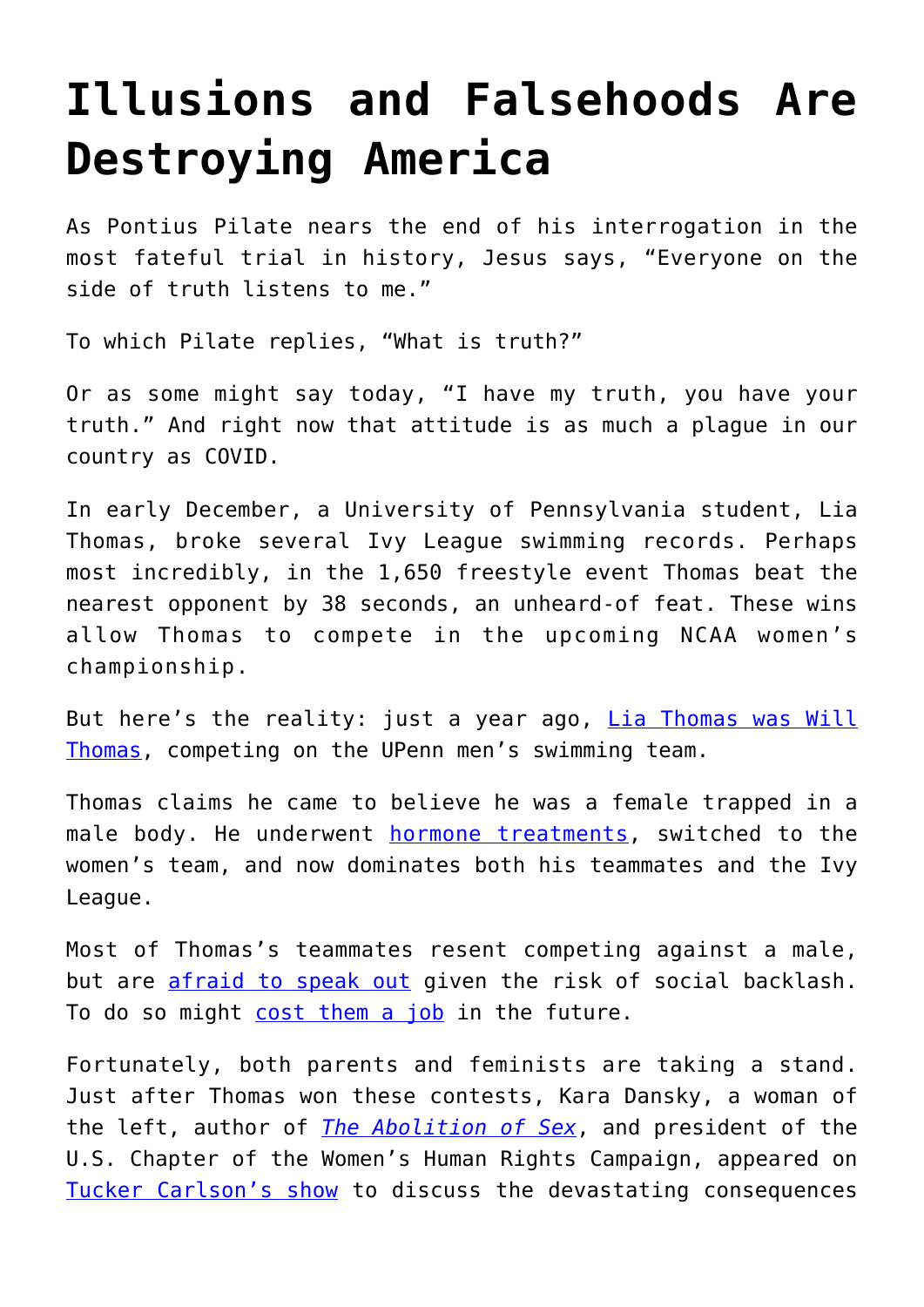of allowing men to compete in women's sports. "Very often this is framed as having so-called transgender athletes participating in women's sports," Dansky said, expressing her desire to get away from that language. "The truth of the matter is that he is a man and that he's been allowed to compete in women's sports."

"Words like gender identity don't have any real meaning," she later said.

Dansky also pointed out that this problem extends beyond women's sports. In our penal system, some convicted male rapists and murderers claim to be transgender to be transferred into women's prisons. Some public schools are now allowing transgender students to share formerly female restrooms and locker rooms.

In part, this situation exists because of an American virtue: tolerance. If, for instance, I've known you as Ben your whole life, but then you tell me one day you're now a woman and want me to call you Betty, I'll call you Betty out of courtesy. But biology, all of human history, and common sense will never allow me actually to view you as a woman.

Unfortunately, our penchant for false reality extends far beyond gender identity.

Proponents of critical race theory have branded America a deeply racist country, a stance that flies in the face of reality. In 2008, for instance, we elected a man to the presidency whose father was not only black but from Africa, re-electing him in 2012. Here in Virginia we just elected a white man for our governor, a black female for our lieutenant governor, and a Hispanic for our attorney general, all of whom, by the way, are Republicans. In politics, sports, show business, and other arenas of public life we find a wealth of Americans of all races.

The coronavirus pandemic has also given us front row seats in